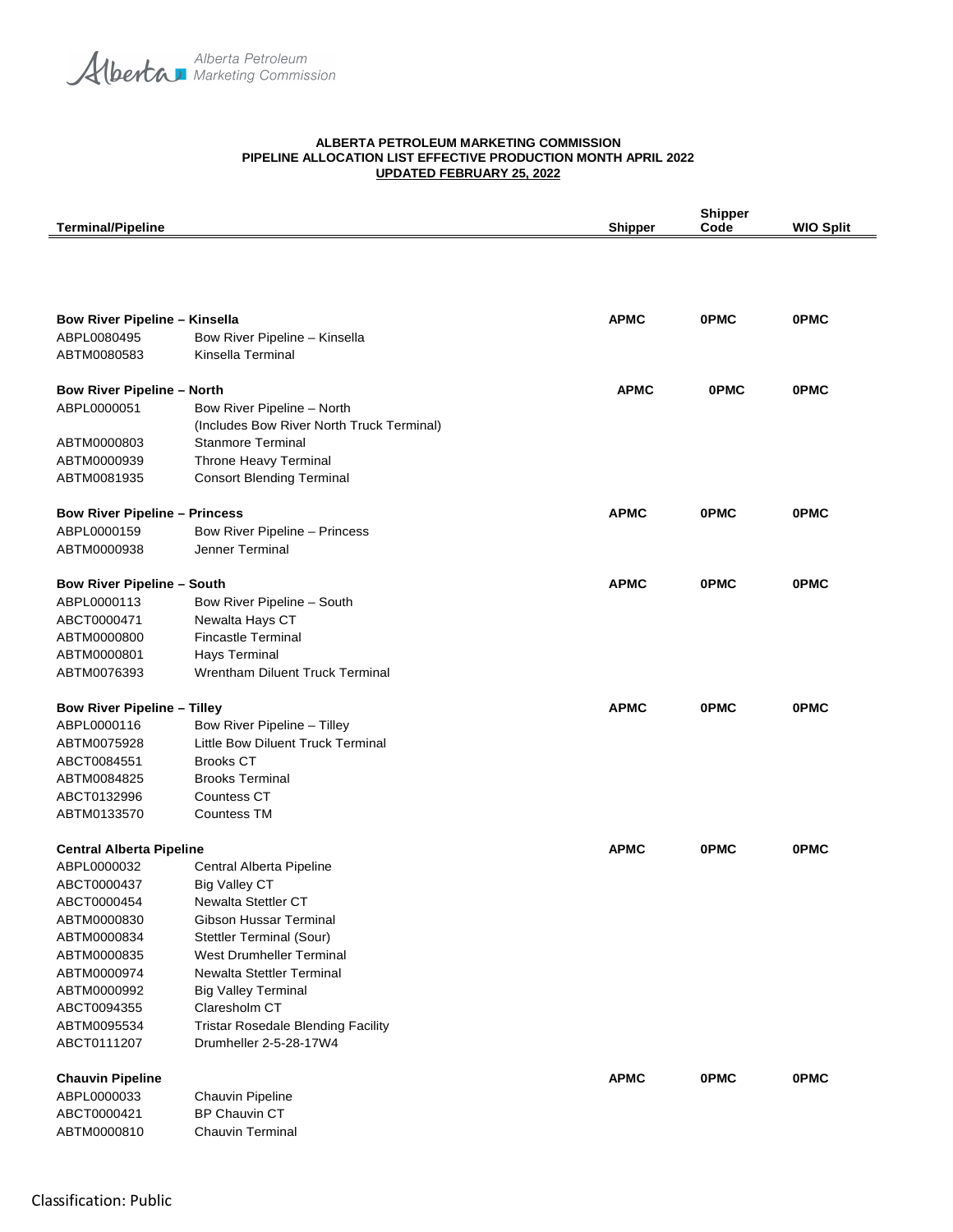| <b>Terminal/Pipeline</b>                   |                                                   | <b>Shipper</b> | <b>Shipper</b><br>Code | <b>WIO Split</b> |
|--------------------------------------------|---------------------------------------------------|----------------|------------------------|------------------|
|                                            |                                                   |                |                        |                  |
| <b>Drayton Valley Pipeline</b>             |                                                   | <b>APMC</b>    | <b>OPMC</b>            | <b>OPMC</b>      |
| ABCT0000401                                | Medicine River CT                                 |                |                        |                  |
| ABCT0000408                                | Newalta Pigeon Lake CT                            |                |                        |                  |
| ABCT0000432                                | Newalta Drayton Valley CT                         |                |                        |                  |
| ABCT0000450                                | Thesen West Pem CT                                |                |                        |                  |
| ABCT0000462                                | Newalta Niton CT                                  |                |                        |                  |
| ABTM0000704                                | <b>Buck Creek Terminal</b>                        |                |                        |                  |
| ABTM0000849                                | <b>Cutbank Niton Terminal</b>                     |                |                        |                  |
| ABTM0000860                                | <b>Breton Terminal</b>                            |                |                        |                  |
| ABTM0000862                                | Newalta Willesden Green Terminal                  |                |                        |                  |
| ABTM0000930                                | Cynthia Pembina Terminal                          |                |                        |                  |
| ABCT0077283                                | <b>Breton Custom Treating Facility</b>            |                |                        |                  |
| ABTM0078643                                | Newalta Drayton Valley Terminal                   |                |                        |                  |
| ABCT0083059                                | Newalta Willesden Green CT                        |                |                        |                  |
| ABTM0087430                                | <b>MEC Leduc Terminal</b>                         |                |                        |                  |
| ABTM0087629                                | <b>West Pembina Terminal</b>                      |                |                        |                  |
| ABCT0096057                                | Gibson Rycroft CT                                 |                |                        |                  |
| ABCT0101593                                | <b>Buck Creek CT</b>                              |                |                        |                  |
| ABTM0101595                                | <b>Buck Creek Terminal</b>                        |                |                        |                  |
| ABTM0103430                                | Enermark Joarcam Terminal                         |                |                        |                  |
| ABTM0107257                                | North Cynthia Truck Terminal                      |                |                        |                  |
| ABTM0112311                                | Anterra Breton Terminal                           |                |                        |                  |
| ABTM0114177                                | 03/16-29-048-09W5 VG Blending Fac                 |                |                        |                  |
| ABCT0115697                                | Secure Drayton Valley CT                          |                |                        |                  |
| ABTM0115698                                | Secure Drayton Valley Terminal                    |                |                        |                  |
| ABTM0116276                                | Pembina Baptiste Truck Terminal                   |                |                        |                  |
| ABTM0125201                                | Vermilion 15-16-051-11W5 TM                       |                |                        |                  |
| ABTM0128266                                | Gibson Cynthia Terminal                           |                |                        |                  |
| ABCT0128757                                | Gibson Cynthia CT                                 |                |                        |                  |
| ABCT0129223                                | Ceiba Chamberlain CT                              |                |                        |                  |
| ABCT0131046                                | Pembina Cynthia CT                                |                |                        |                  |
| ABTM0131050                                | Pembina Cynthia TM                                |                |                        |                  |
| ABTM0132175                                | Ceiba Chamberlain TM                              |                |                        |                  |
| <b>Gibson Edmonton Condensate Terminal</b> |                                                   | Gibson         | A8KM                   | <b>OPMC</b>      |
| ABTM0000829                                | Gibson Edmonton Condensate Terminal (ABTM0000924) |                |                        |                  |
|                                            |                                                   |                |                        |                  |
| <b>Gibson Edmonton Heavy Terminal</b>      |                                                   | Gibson         | A8KM                   | <b>OPMC</b>      |
| ABTM0000829                                | Gibson Edmonton Heavy Terminal                    |                |                        |                  |
| <b>Gibson Edmonton Light Terminal</b>      |                                                   | Gibson         | A8KM                   | <b>OPMC</b>      |
| ABTM0000829                                | Gibson Edmonton Light Terminal (ABTM0000825)      |                |                        |                  |
| ABCT0081705                                | Newalta Amelia CT                                 |                |                        |                  |
|                                            |                                                   |                |                        |                  |
| <b>Gibson Edmonton Sour Terminal</b>       |                                                   | Gibson         | A8KM                   | <b>OPMC</b>      |
| ABTM0000829                                | Gibson Edmonton Sour Terminal (ABTM0000824)       |                |                        |                  |
|                                            |                                                   |                |                        |                  |
| <b>Gibson Rimbey Terminal</b>              |                                                   | Gibson         | A8KM                   | <b>OPMC</b>      |
| ABTM0000876                                | Gibson Rimbey Terminal                            |                |                        |                  |
| ABCT0122835                                | <b>Gibson Rimbey Custom Treater</b>               |                |                        |                  |
|                                            |                                                   |                |                        |                  |
| <b>Gibson Hardisty Heavy Terminal</b>      |                                                   | Gibson         | A8KM                   | <b>OPMC</b>      |
| ABPL0000068                                | Provost Heavy Pipeline                            |                |                        |                  |
| ABPL0000117                                | Gibson Bellshill Heavy Pipeline                   |                |                        |                  |
| ABTM0102339                                | Gibson Hardisty Heavy Terminal (ABTM0000895)      |                |                        |                  |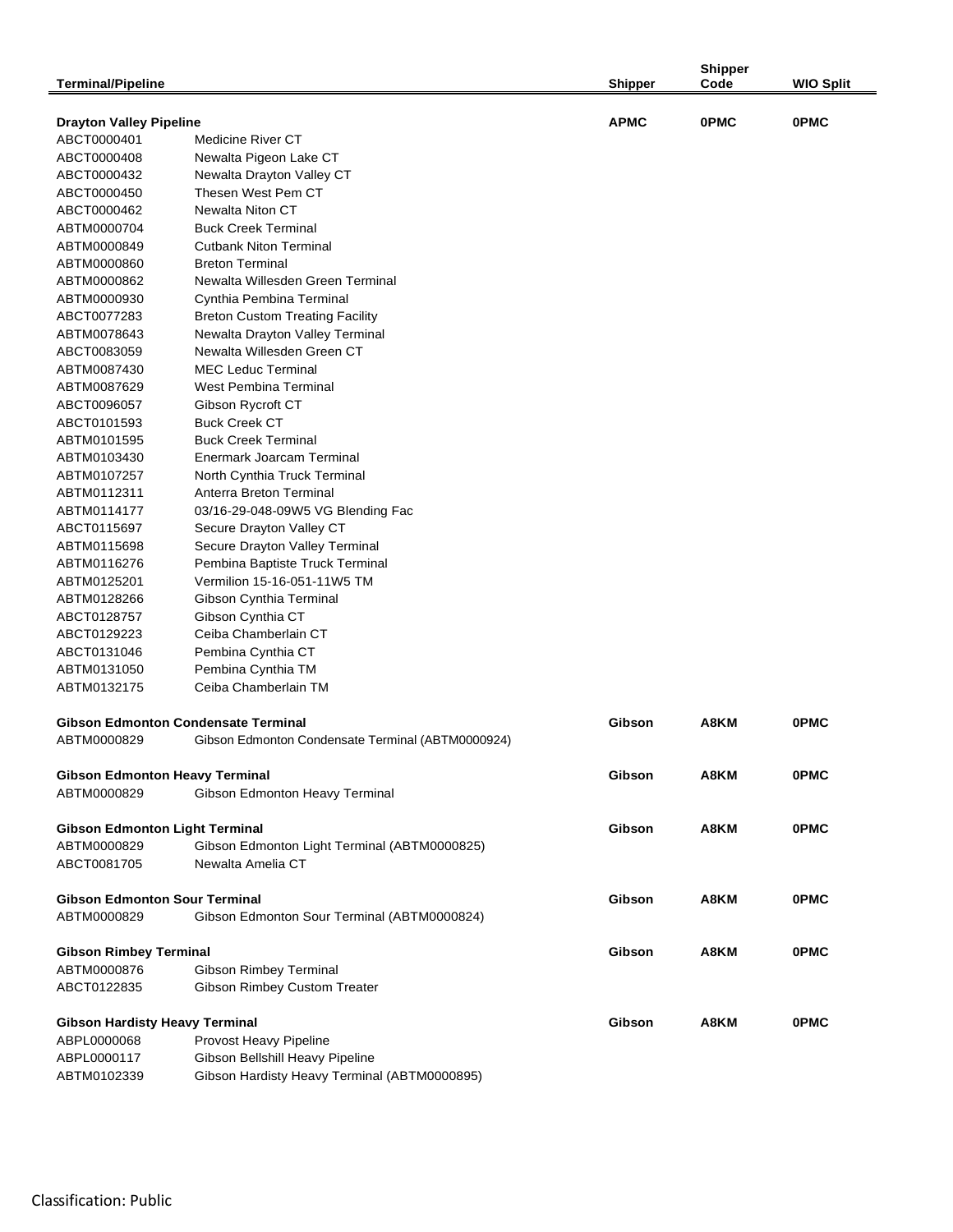|                                       |                                                 |                | <b>Shipper</b> |                  |
|---------------------------------------|-------------------------------------------------|----------------|----------------|------------------|
| <b>Terminal/Pipeline</b>              |                                                 | <b>Shipper</b> | Code           | <b>WIO Split</b> |
|                                       |                                                 |                |                |                  |
| <b>Gibson Hardisty Light Terminal</b> |                                                 | Gibson         | A8KM           | <b>OPMC</b>      |
| ABPL0000030                           | Hamilton Lake Pipeline                          |                |                |                  |
| ABCT0000425                           | Can Crude Sep Provost                           |                |                |                  |
| ABCT0000492                           | <b>Gulf Racosta CT</b>                          |                |                |                  |
| ABTM0000805                           | Throne Light Terminal                           |                |                |                  |
| ABTM0000991                           | <b>Coronation Terminal</b>                      |                |                |                  |
| ABTM0096920                           | <b>ARC Youngstown Terminal</b>                  |                |                |                  |
| ABTM0102339                           | Gibson Hardisty Light Terminal (ABTM0000826)    |                |                |                  |
|                                       |                                                 |                |                |                  |
| Gibson Swan Hills Terminal (Voda)     | Gibson Swan Hills Terminal                      | <b>APMC</b>    | <b>OPMC</b>    | <b>OPMC</b>      |
| ABTM0135966                           |                                                 |                |                |                  |
| <b>Hardisty WCS Terminal</b>          |                                                 | <b>APMC</b>    | <b>OPMC</b>    | <b>OPMC</b>      |
| ABTM0083047                           | <b>Hardisty WCS Terminal</b>                    |                |                |                  |
|                                       |                                                 |                |                |                  |
| <b>Husky Condensate Pipeline</b>      |                                                 | <b>APMC</b>    | <b>OPMC</b>    | <b>OPMC</b>      |
| ABPL0075680                           | Husky Condensate Pipeline                       |                |                |                  |
|                                       |                                                 |                |                |                  |
| <b>Husky Lloydminster Pipeline</b>    |                                                 | <b>APMC</b>    | <b>OPMC</b>    | <b>OPMC</b>      |
| ABPL0000050                           | Husky Lloydminster Pipeline                     |                |                |                  |
| ABCT0000444                           | Husky Blackfoot Lloyd CT                        |                |                |                  |
| ABCT0000485                           | Husky Marwayne CT                               |                |                |                  |
| ABTM0000906                           | Husky Blackfoot Terminal                        |                |                |                  |
| SKCTC100169                           | East Till Cleaning Plant                        |                |                |                  |
| ABCT0085268                           | Nexen Morgan CT                                 |                |                |                  |
|                                       |                                                 |                |                |                  |
| <b>Husky WCB Pipeline</b>             |                                                 | <b>APMC</b>    | <b>OPMC</b>    | <b>OPMC</b>      |
| ABPL0000194                           | Husky WCB Pipeline                              |                |                |                  |
| ABCT0000443                           | Husky Wainwright CT                             |                |                |                  |
| ABTM0000844                           | <b>Wainwright Terminal</b>                      |                |                |                  |
|                                       |                                                 |                |                |                  |
| <b>Milk River Terminal</b>            |                                                 | <b>APMC</b>    | <b>OPMC</b>    | <b>OPMC</b>      |
| ABCT0000464                           | Newalta Brooks                                  |                |                |                  |
| ABCT0000468                           | Newalta Taber CT                                |                |                |                  |
| ABTM0000852                           | <b>Milk River Terminal</b>                      |                |                |                  |
|                                       |                                                 |                |                |                  |
| <b>Peace Condensate Pipeline</b>      |                                                 | <b>APMC</b>    | <b>OPMC</b>    | <b>OPMC</b>      |
| ABPL0000043                           | Peace Condensate Pipeline (43 Peace Condensate) |                |                |                  |
|                                       |                                                 |                |                |                  |
| <b>Peace Pipeline Sour</b>            |                                                 | <b>APMC</b>    | <b>OPMC</b>    | <b>OPMC</b>      |
| ABPL0000043                           | Peace Pipeline (43 Peace MSO)                   |                |                |                  |
| ABCT0000409                           | Sturgeon Lake CT                                |                |                |                  |
| ABCT0000435                           | <b>High Prairie CT</b>                          |                |                |                  |
| ABCT0000442                           | Newalta Gordondale CT                           |                |                |                  |
| ABCT0000465                           | Newalta Valleyview CT                           |                |                |                  |
| ABTM0000724                           | Newalta Green Court Terminal                    |                |                |                  |
| ABTM0000845                           | <b>Ante Creek Terminal</b>                      |                |                |                  |
| ABTM0000857                           | Valleyview Terminal                             |                |                |                  |
| ABTM0000873                           | Laglace Terminal                                |                |                |                  |
| ABTM0000875                           | <b>High Prairie Terminal</b>                    |                |                |                  |
| ABTM0000881                           | Gordondale Terminal                             |                |                |                  |
| ABTM0000982                           | Valleyview Terminal                             |                |                |                  |
| ABCT0076056                           | PDS Paddle River CT                             |                |                |                  |
| ABCT0078469                           | Newalta Greencourt CT                           |                |                |                  |
| ABTM0082330                           | Newalta Gordondale 9-10 Terminal                |                |                |                  |
| ABCT0105463                           | 8-18 Custom Treating                            |                |                |                  |
| ABTM0123426                           | Cancen Silver Valley Terminal                   |                |                |                  |
|                                       |                                                 |                |                |                  |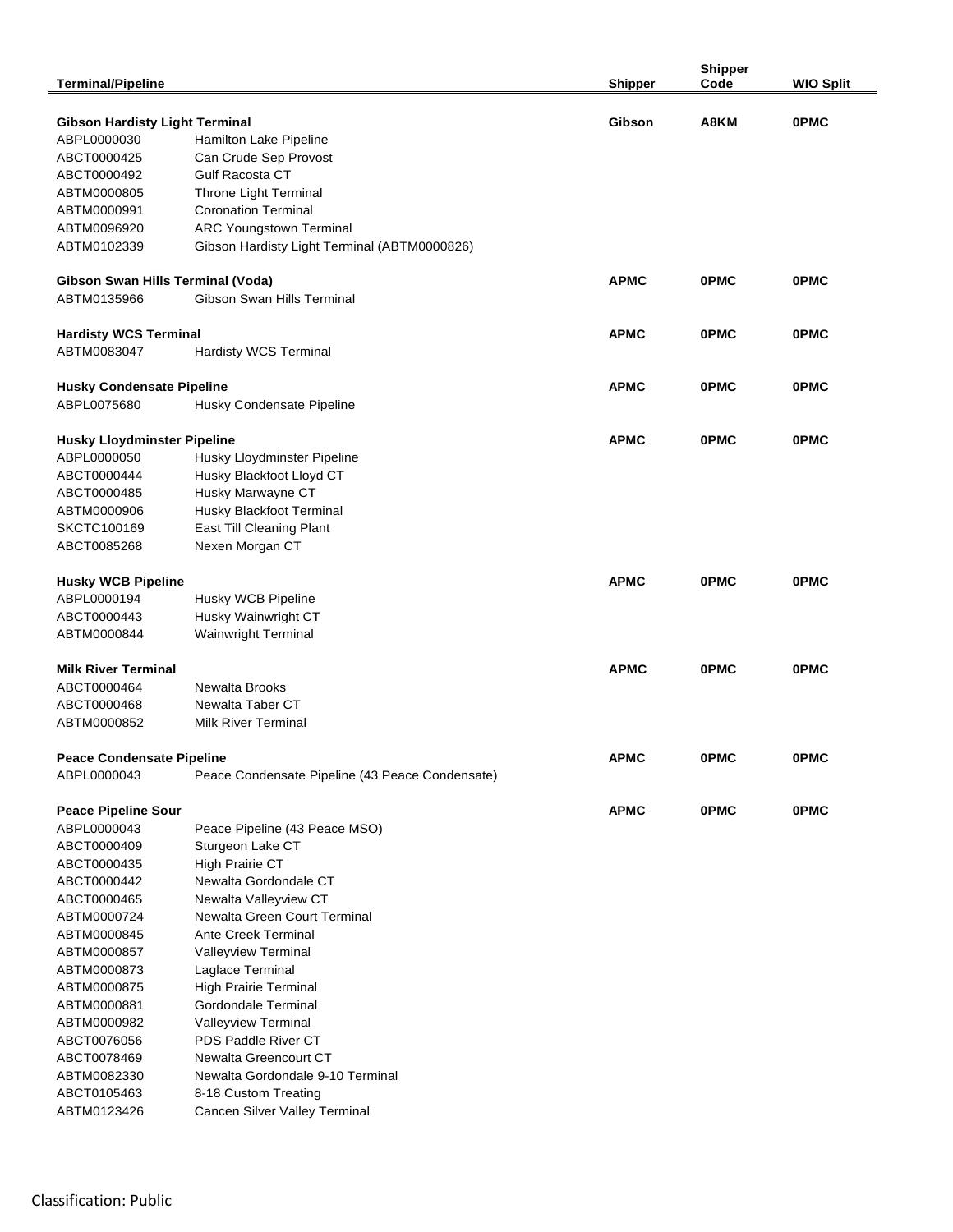|                                    |                                                             |                | <b>Shipper</b> |                  |
|------------------------------------|-------------------------------------------------------------|----------------|----------------|------------------|
| Terminal/Pipeline                  |                                                             | <b>Shipper</b> | Code           | <b>WIO Split</b> |
|                                    |                                                             |                |                |                  |
| <b>Peace Pipeline Sweet</b>        |                                                             | <b>APMC</b>    | <b>OPMC</b>    | <b>OPMC</b>      |
| ABPL0000043                        | Peace Pipeline (Sweet)                                      |                |                |                  |
| ABCT0000410                        | Wembley CT Plant                                            |                |                |                  |
| ABCT0000475                        | <b>Tervita Fox Creek CT</b>                                 |                |                |                  |
| ABTM0000857                        | Valleyview Terminal                                         |                |                |                  |
| ABTM0000873                        | Laglace Terminal                                            |                |                |                  |
| ABTM0000879                        | Kakwa Terminal                                              |                |                |                  |
| ABTM0000881                        | Gordondale Terminal                                         |                |                |                  |
| ABTM0000968                        | <b>Tervita LaGlace Terminal</b>                             |                |                |                  |
| ABTM0000989                        | <b>Tervita Fox Creek Terminal</b>                           |                |                |                  |
| ABTM0085709                        | <b>Tervita Spirit River Terminal</b>                        |                |                |                  |
| ABCT0085714                        | Tervita Spirit River CT                                     |                |                |                  |
| ABTM0086366                        | Lator Terminal                                              |                |                |                  |
| ABCT0090329                        | Peace River CT                                              |                |                |                  |
| ABCT0096709                        | Secure LaGlace CT                                           |                |                |                  |
| ABCT0097005                        | Secure Fox Creek FST CT                                     |                |                |                  |
| ABTM0097433                        | Secure LaGlace FST Terminal                                 |                |                |                  |
| ABTM0100093                        | Secure Fox Creek FST Terminal                               |                |                |                  |
| ABTM0106892                        | Sturgeon Blending Terminal                                  |                |                |                  |
| ABTM0125149                        | <b>AOC Saxon Terminal</b>                                   |                |                |                  |
| ABTM0131387                        | <b>Clair Blending Facility</b>                              |                |                |                  |
| ABCT0130032                        | Tervita Fox Creek Terminal 13-36 CT                         |                |                |                  |
| ABTM0134191                        | Tervita Fox Creek Terminal 13-36                            |                |                |                  |
|                                    |                                                             |                |                |                  |
| <b>Pembina Condensate Pipeline</b> |                                                             | <b>APMC</b>    | <b>OPMC</b>    | <b>OPMC</b>      |
| ABPL0000044                        | Pembina Condensate Pipeline (44 Pembina/Drayton Condensate) |                |                |                  |
| ABCT0000484                        | West Drayton/Brazeau CT                                     |                |                |                  |
| ABTM0000714                        | <b>Brazeau Terminal</b>                                     |                |                |                  |
|                                    |                                                             |                |                |                  |
| <b>Pembina Pipeline Sour</b>       |                                                             | <b>APMC</b>    | <b>OPMC</b>    | <b>OPMC</b>      |
| ABPL0000044                        | Pembina Sour Pipeline (44 Pembina/Drayton LSO)              |                |                |                  |
| ABPL0000052                        | Highvale Pipeline                                           |                |                |                  |
| ABTM0000961                        | Gibson Niton Terminal                                       |                |                |                  |
| ABCT0086299                        | Gibson Grande Cache CT                                      |                |                |                  |
|                                    |                                                             |                |                |                  |
| Pembina Swan Hills Pipeline        |                                                             | <b>APMC</b>    | <b>OPMC</b>    | <b>OPMC</b>      |
| ABPL0000059                        | Meekwap Pipeline                                            |                |                |                  |
| ABPL0000155                        | Pembina Swan Hills Pipeline                                 |                |                |                  |
| ABCT0000407                        | Judy Creek CT                                               |                |                |                  |
| ABTM0000726                        | Pengrowth Judy Creek Terminal                               |                |                |                  |
| ABTM0000821                        | Swan Hills Terminal                                         |                |                |                  |
| ABTM0000964                        | <b>Judy Creek Terminal</b>                                  |                |                |                  |
| ABTM0089085                        | South Swan Hills Blending Facility                          |                |                |                  |
| ABTM0094844                        | <b>Morse River Truck Terminal</b>                           |                |                |                  |
| ABTM0096764                        | Arc Redwater Terminal                                       |                |                |                  |
| ABTM0123567                        | Secure Judy Creek FST                                       |                |                |                  |
| ABCT0123568                        | Secure Judy Creek FST                                       |                |                |                  |
| ABTM0129130                        | <b>Carson Terminal</b>                                      |                |                |                  |
|                                    |                                                             |                |                |                  |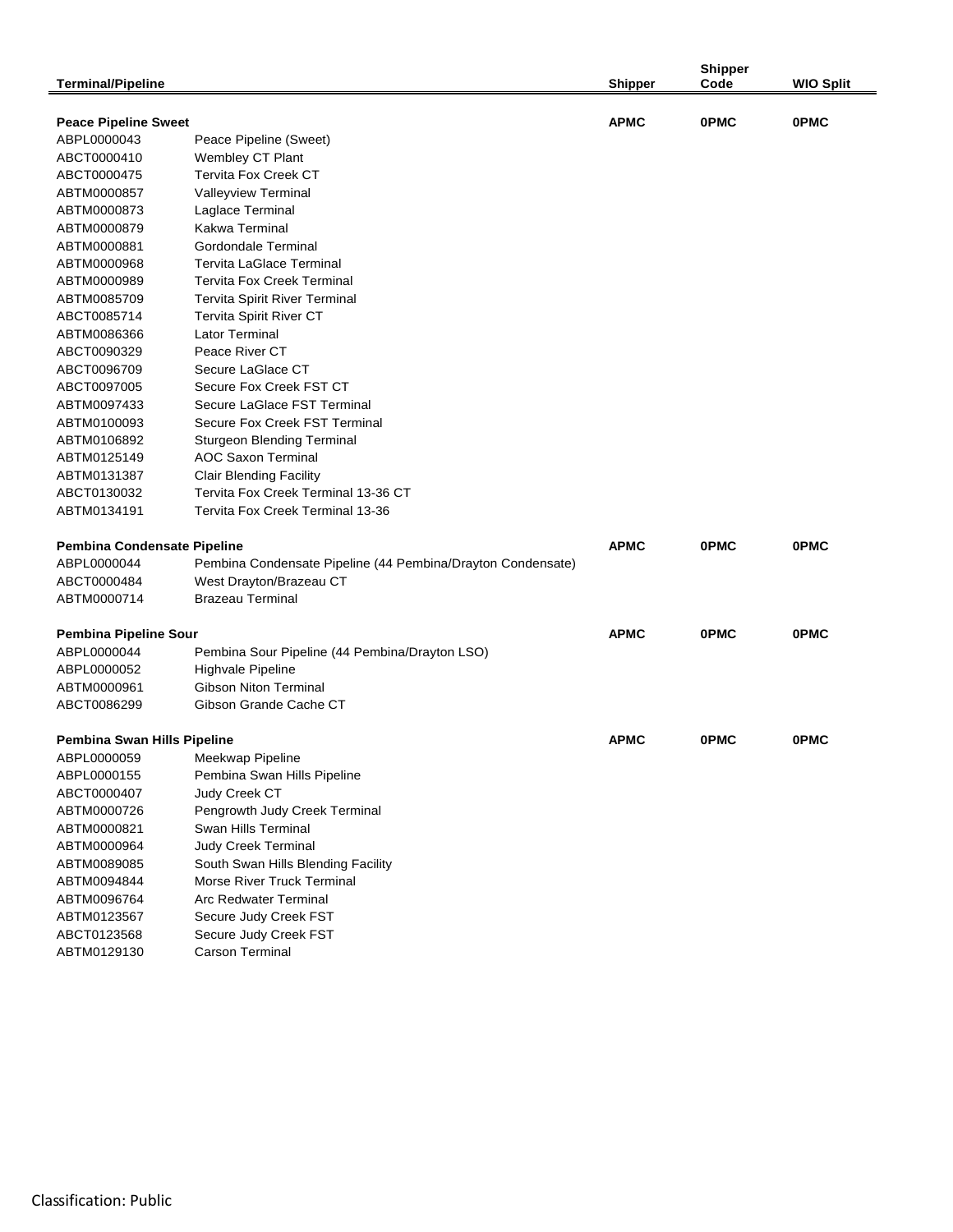|                               |                                   |                  | <b>Shipper</b>     |                  |
|-------------------------------|-----------------------------------|------------------|--------------------|------------------|
| <b>Terminal/Pipeline</b>      |                                   | <b>Shipper</b>   | Code               | <b>WIO Split</b> |
| <b>Rainbow Pipeline</b>       |                                   | <b>APMC</b>      | <b>OPMC</b>        | <b>OPMC</b>      |
| ABPL0000041                   | <b>Bon Accord Pipeline</b>        |                  |                    |                  |
| ABPL0000054                   | Wabasca River Pipeline            |                  |                    |                  |
| ABPL0000055                   | Rainbow Pipeline                  |                  |                    |                  |
| ABPL0000058                   | Golden Pipeline                   |                  |                    |                  |
| ABPL0000075                   | Kidney Pipeline                   |                  |                    |                  |
| ABPL0000078                   | Slave Pipeline                    |                  |                    |                  |
| ABPL0000079                   | Seal Pipeline                     |                  |                    |                  |
| ABPL0000082                   | Enbridge (NW) Pipeline            |                  |                    |                  |
| ABPL0000085                   | Apache Amigo Pipeline             |                  |                    |                  |
| ABPL0000187                   | North Senex Pipeline              |                  |                    |                  |
| ABCT0000438                   | Mitsue CT                         |                  |                    |                  |
| ABCT0000493                   | Rainbow Lake CT Plant             |                  |                    |                  |
| ABTM0000954                   | <b>Mitsue Terminal</b>            |                  |                    |                  |
| ABTM0000977                   | Utikuma Terminal                  |                  |                    |                  |
| ABTM0000983                   | Nipisi Truck Terminal             |                  |                    |                  |
| ABPL0075410                   | <b>Tirmoil Pipeline</b>           |                  |                    |                  |
| ABTM0082372                   | Rainbow Lake Terminal             |                  |                    |                  |
| ABTM0099010                   | Enerchem 16-31-73-5W5             |                  |                    |                  |
| ABTM0123717                   | Kemp Rainbow Terminal             |                  |                    |                  |
| ABTM0125803                   | Pinecrest Evi 11-4 Tank Terminal  |                  |                    |                  |
| ABCT0125806                   | Pinecrest Evi 11-4 Custom Treater |                  |                    |                  |
| ABTM0127961                   | <b>Red Earth Terminal</b>         |                  |                    |                  |
|                               |                                   |                  |                    |                  |
| <b>West Edson</b>             |                                   | <b>APMC</b>      | <b>OPMC</b>        | <b>OPMC</b>      |
| ABTM0078821                   | <b>West Edson Terminal</b>        |                  |                    |                  |
| ABCT0078828                   | <b>West Edson Custom Treater</b>  |                  |                    |                  |
|                               |                                   |                  |                    |                  |
| <b>B.C. Light</b>             |                                   | <b>APMC</b>      | <b>OPMC</b>        | <b>OPMC</b>      |
| BCPT0000500                   | B.C. Light Pipeline               |                  |                    |                  |
|                               |                                   |                  |                    |                  |
| <b>Bodo Pipeline</b>          |                                   | <b>Trafigura</b> | A8M5               | <b>OPMC</b>      |
| ABPL0000019                   | <b>Bodo Pipeline</b>              |                  |                    |                  |
|                               |                                   |                  |                    |                  |
| <b>Boundary Lake Pipeline</b> |                                   | <b>APMC</b>      | <b>OPMC</b>        | <b>OPMC</b>      |
| ABPL0000062                   | Pouce Coupe Pipeline              |                  |                    |                  |
| BCPT0000444                   | Pembina Taylor                    |                  |                    |                  |
| BCDS0007341                   | Tervita Boundary Lake Terminal    |                  |                    |                  |
| BCDS0007341                   | Tervita Boundary Lake CT          |                  |                    |                  |
|                               |                                   |                  |                    |                  |
| <b>ECHO Blend</b>             |                                   | 0HE9             | <b>CNRL</b>        | <b>OPMC</b>      |
| ABPL0000137                   | Echo Pipeline                     |                  |                    |                  |
| ABCT0000457                   | Lindbergh CT                      |                  |                    |                  |
| ABCT0000476                   | Morgan CT                         |                  |                    |                  |
| ABCT0000478                   | <b>Beartrap CT</b>                |                  |                    |                  |
| ABCT0000479                   | Elan Elk Point CT                 |                  |                    |                  |
| ABCT0000488                   | <b>Elk Point CT</b>               |                  |                    |                  |
| ABTM0000716                   | Elk Point Terminal 14-28-55-6W4   |                  |                    |                  |
| ABTM0000986                   | <b>Beartrap Terminal</b>          |                  |                    |                  |
| ABTM0000994                   | <b>Elk Point Terminal</b>         |                  |                    |                  |
|                               |                                   |                  |                    |                  |
| <b>FHR Hardisty Terminal</b>  |                                   | A24D             | <b>Flint Hills</b> | <b>OPMC</b>      |
| ABTM0000708                   | FHR Hardisty Terminal             |                  |                    |                  |
|                               |                                   |                  |                    |                  |
| <b>Fort Sask Pipeline</b>     |                                   | <b>APMC</b>      | <b>OPMC</b>        | <b>OPMC</b>      |
| ABPL0000029                   | Fort Sask Pipeline                |                  |                    |                  |
| ABTM0131560                   | Alberta Diluent Terminal          |                  |                    |                  |
|                               |                                   |                  |                    |                  |